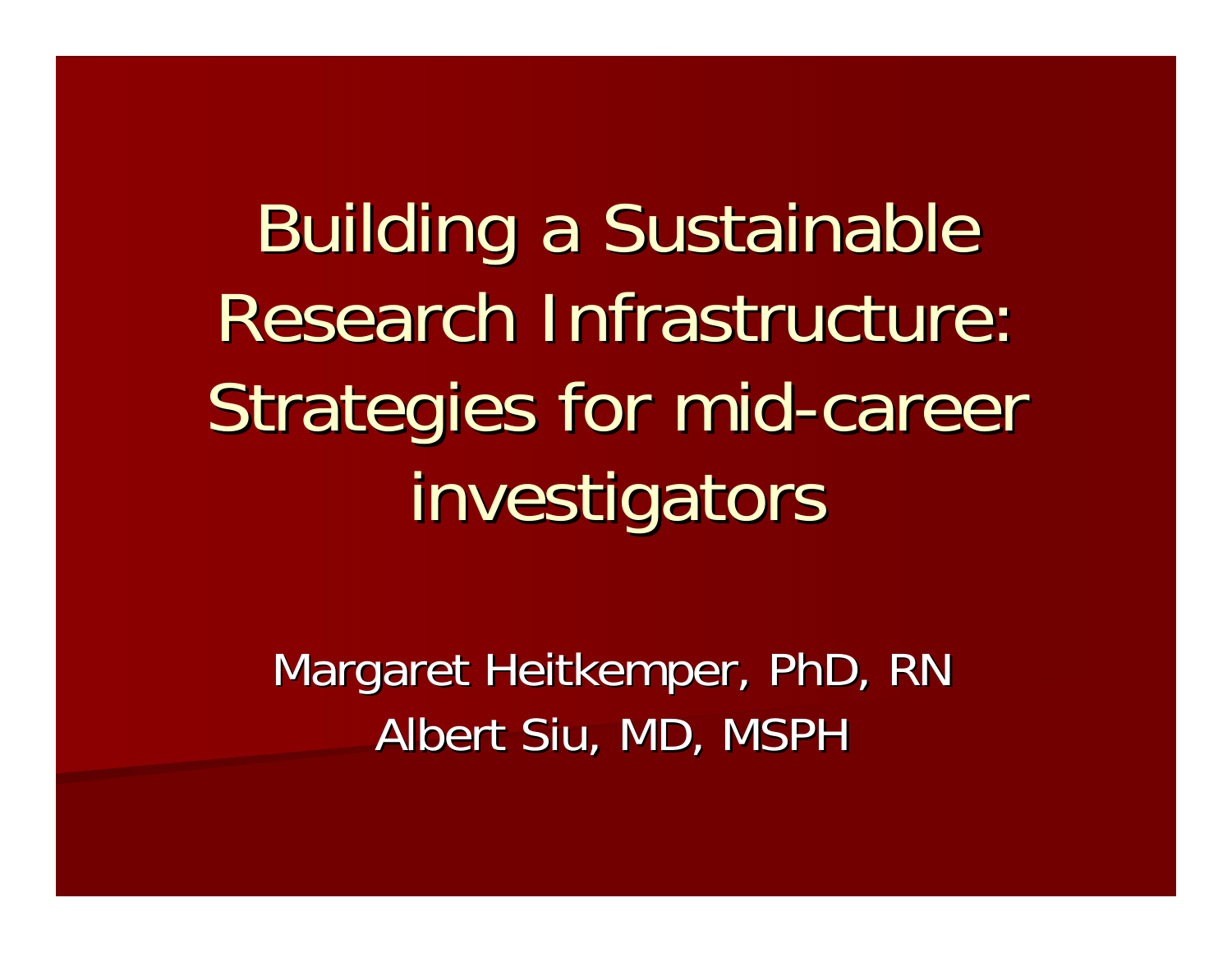**Is it necessary to have a** sustainable palliative care research program **at your institution at at your institution at this time? this time?**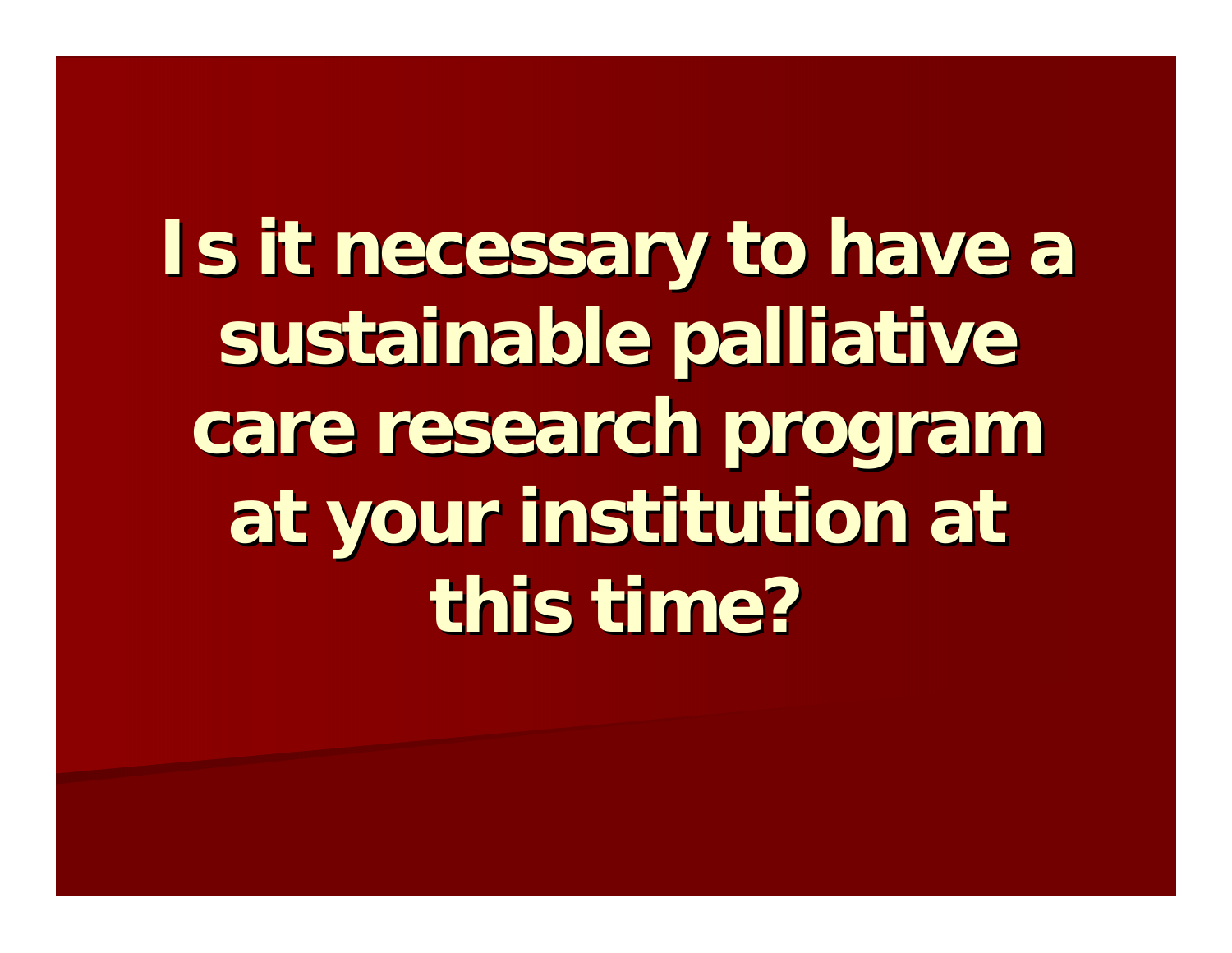YES...Reasons Why We Need a Sustainable PC Research Program at Our Institution:

- Personal.... Leave a legacy; Personal.... Leave a legacy;
- **Necessary for academic credibility;**
- **Important possible source of \$\$;**
- **Need to maintain training program.**
- **Arguably, more productive with long**running studies and spin-off research (RAND HIE, Harvard Channing Lab);
- **Easier translation of research findings into** clinical practice.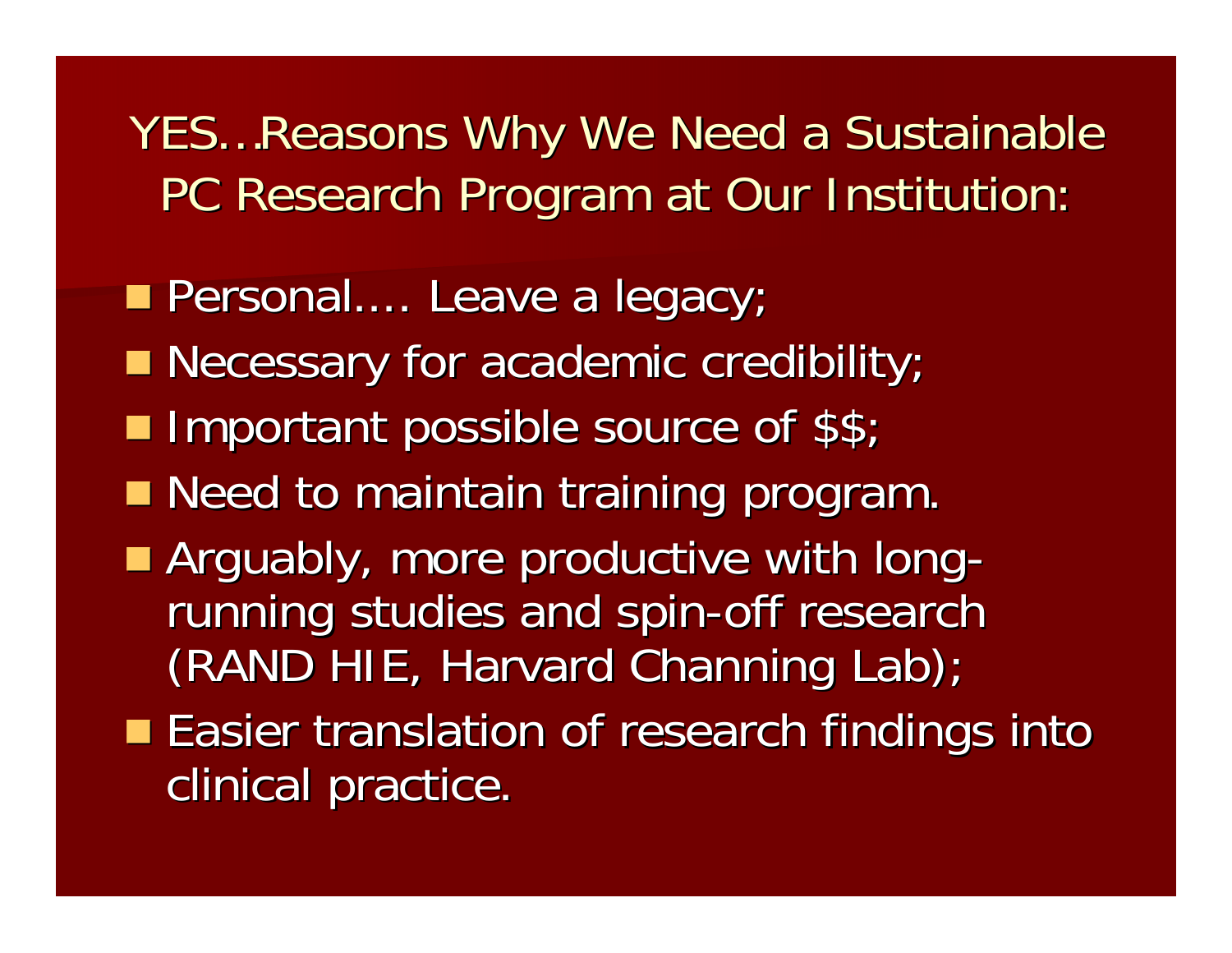## NO…We *Would Not* Need a Sustainable PC Research Program at Our Institution: Research Program at Our Institution:

- **EXPERICAL mass insufficient for programs everywhere** particularly given multidisciplinary nature of field.
- Better to have few strong programs than a hundred struggling programs all competing for limited \$\$.
- Some argue for small  $#$  of COEs.
- Many places don't have enduring program in other  $\blacksquare$ important topics (e.g., preventive cardiology, women's health).
- If PI moved, nothing would be left and no attempt might be made to replicate it.
- П If people move, they should take program with them
- **College** Can't have depth in every area of training.
- **College** Research funding often dictated by funding agency.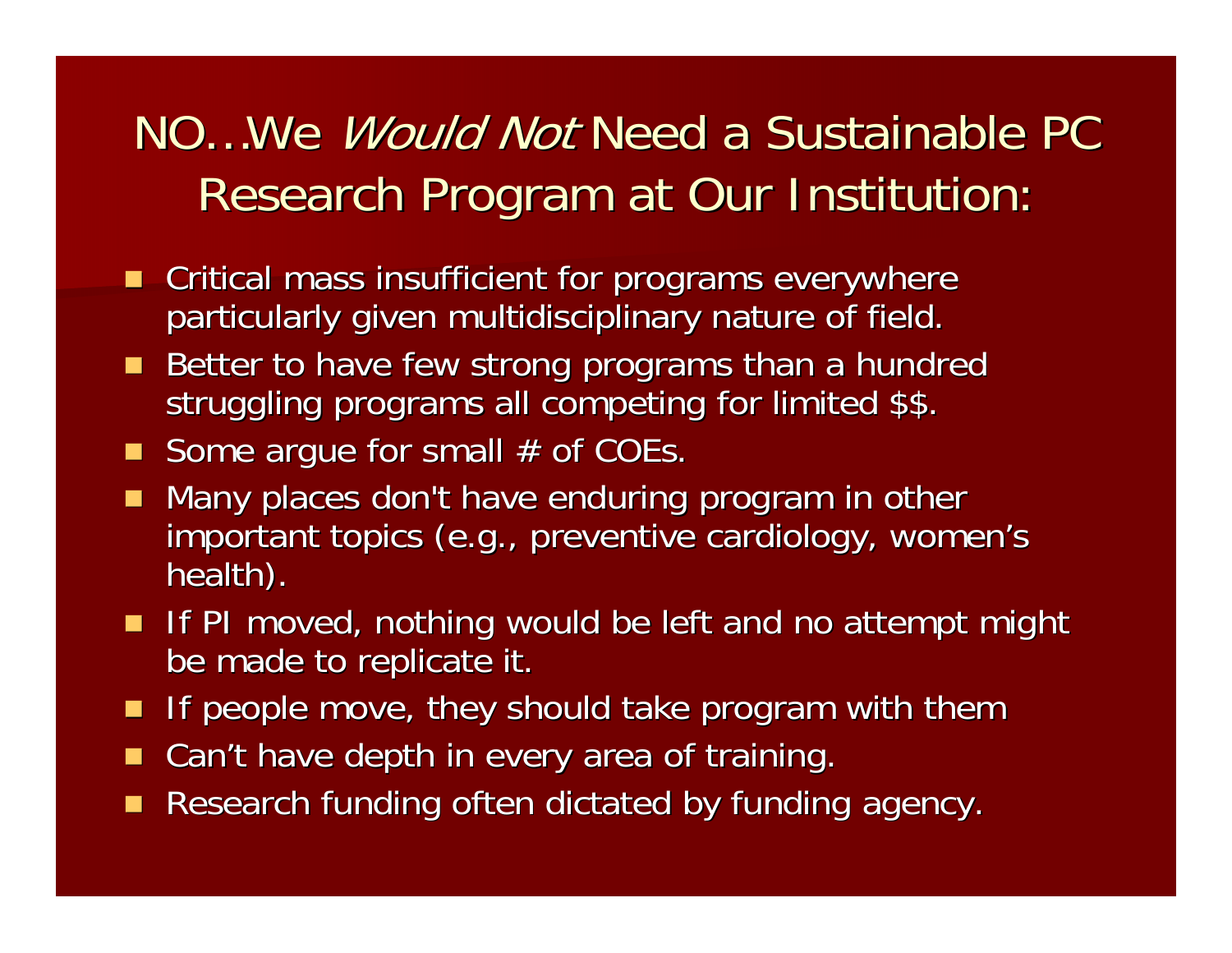**If you left your institution, what would institution, what would happen to the palliative happen to the palliative**  care research program **there?**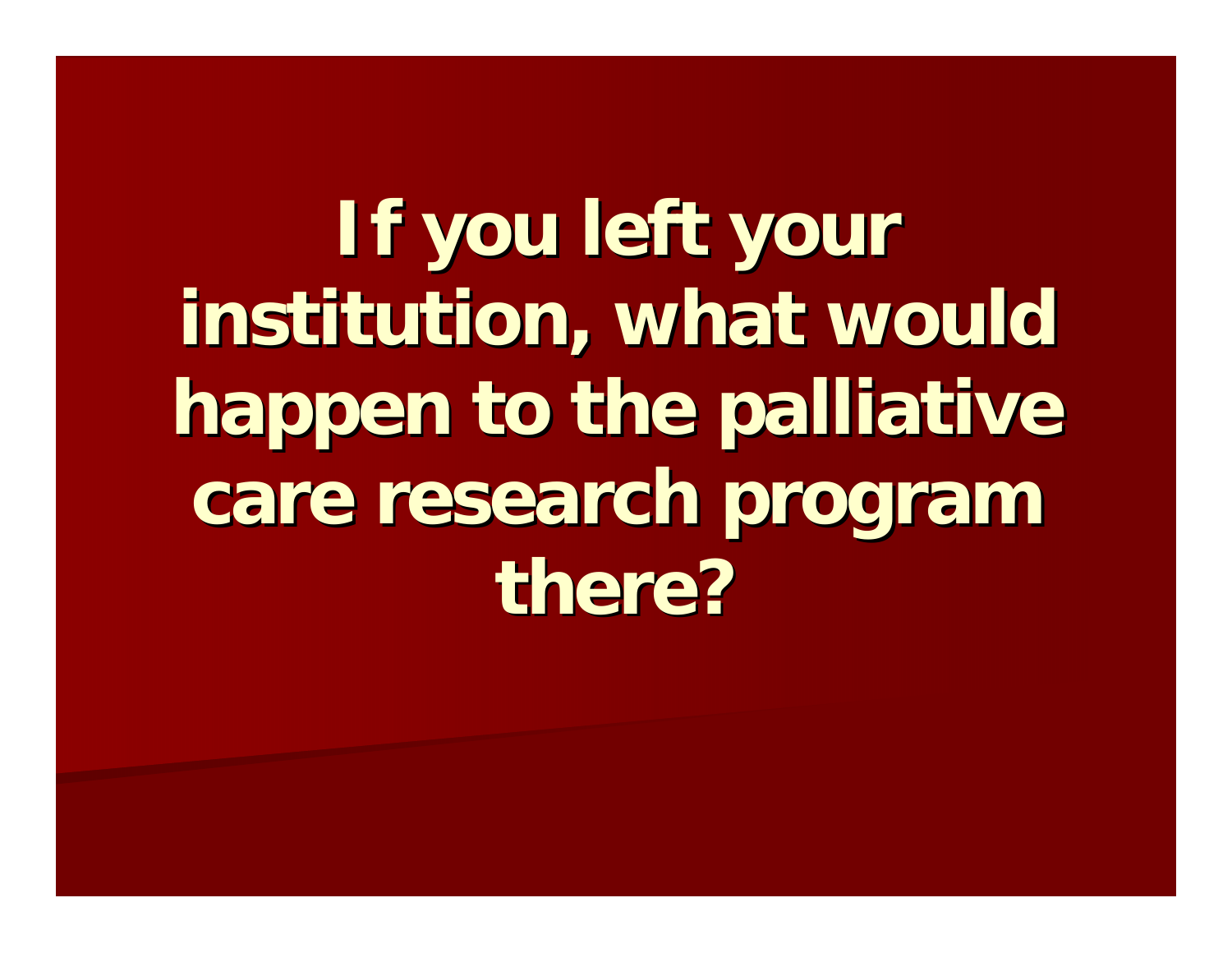## **Range of Responses** ….

- **Program would cease to exist;**
- Institution would not recruit replacement but<br>Institution would promote from within;
- **Institution would recruit from outside and will** realize the difficulty of doing so;
- The program would continue but with significantly different emphasis;
- The need to replace would be dependent on the compatibility of palliative care research with the<br>mission of the institution. The leadership would<br>need to value palliative care for you to be<br>replaced.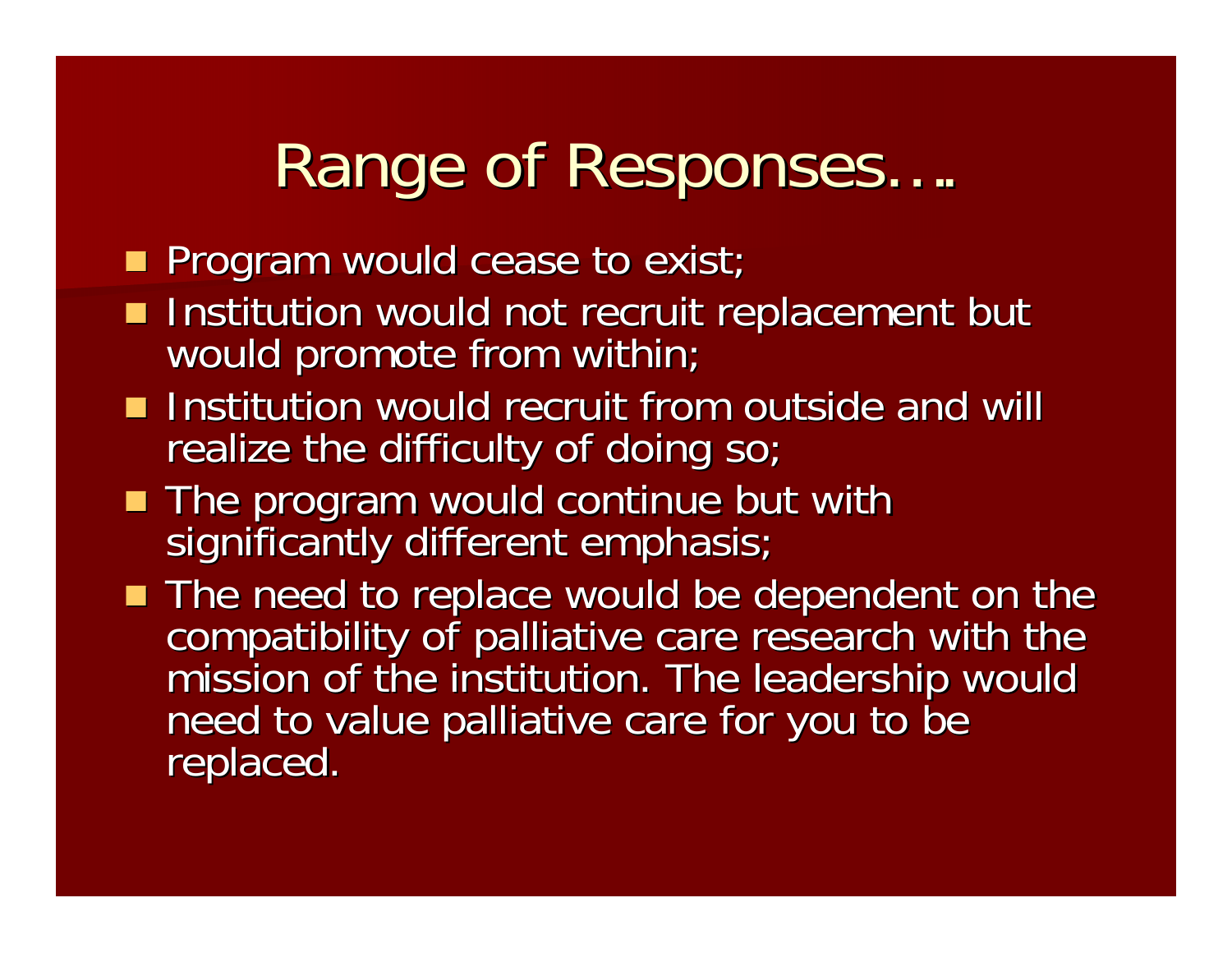**Why have some programs endured and programs endured and**  others have not when senior scientists have **departed? departed?**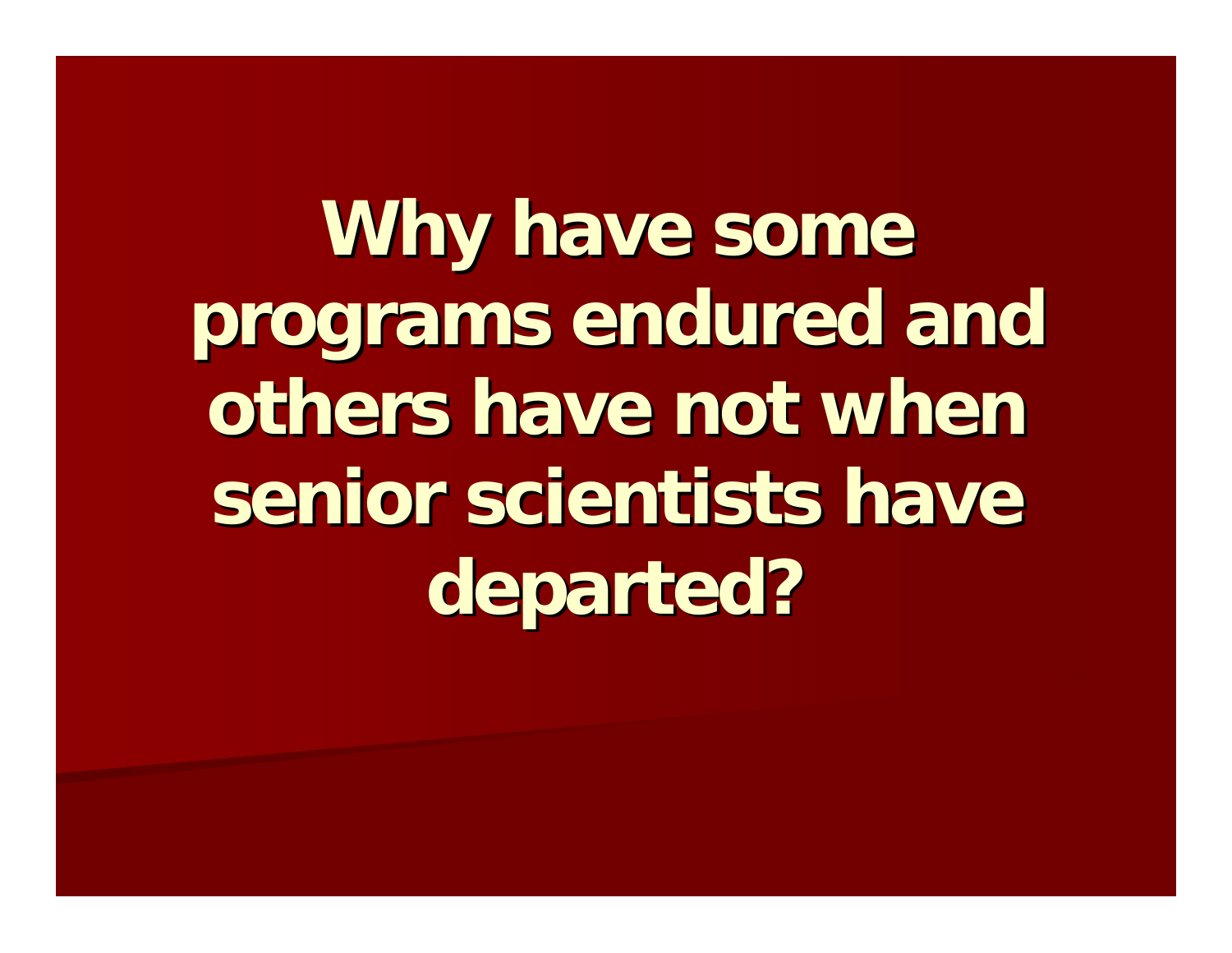## Features of Programs that Endure:

- П Research themes built beyond leader's personal interest;
- П Program identity not one person;
- $\blacksquare$ Mentorship and succession plan;
- П When people have left, they haven't taken everything with them;
- **Diversified funding;**
- Research themes, methods and science that remained cutting edge and constantly changed/evolved;
- Endowment;
- П Highly collaborative with many constituents;
- **College** Weaved into institutional fabric and the institution's core business and mission;
- Strong business case such that institution could not live without the program.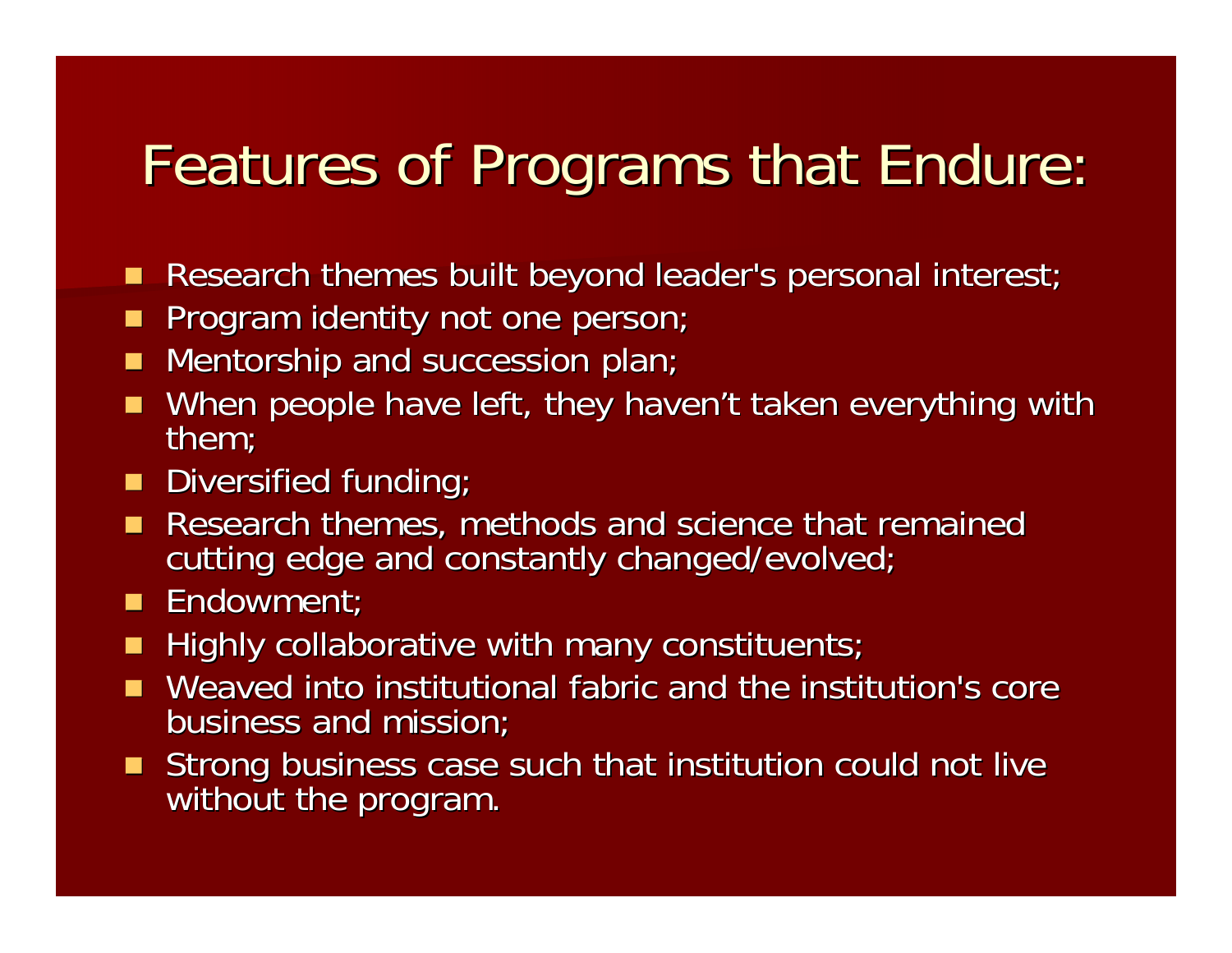Should we support **Centers of Excellence in Centers of Excellence in Palliative Care? Palliative Care?**